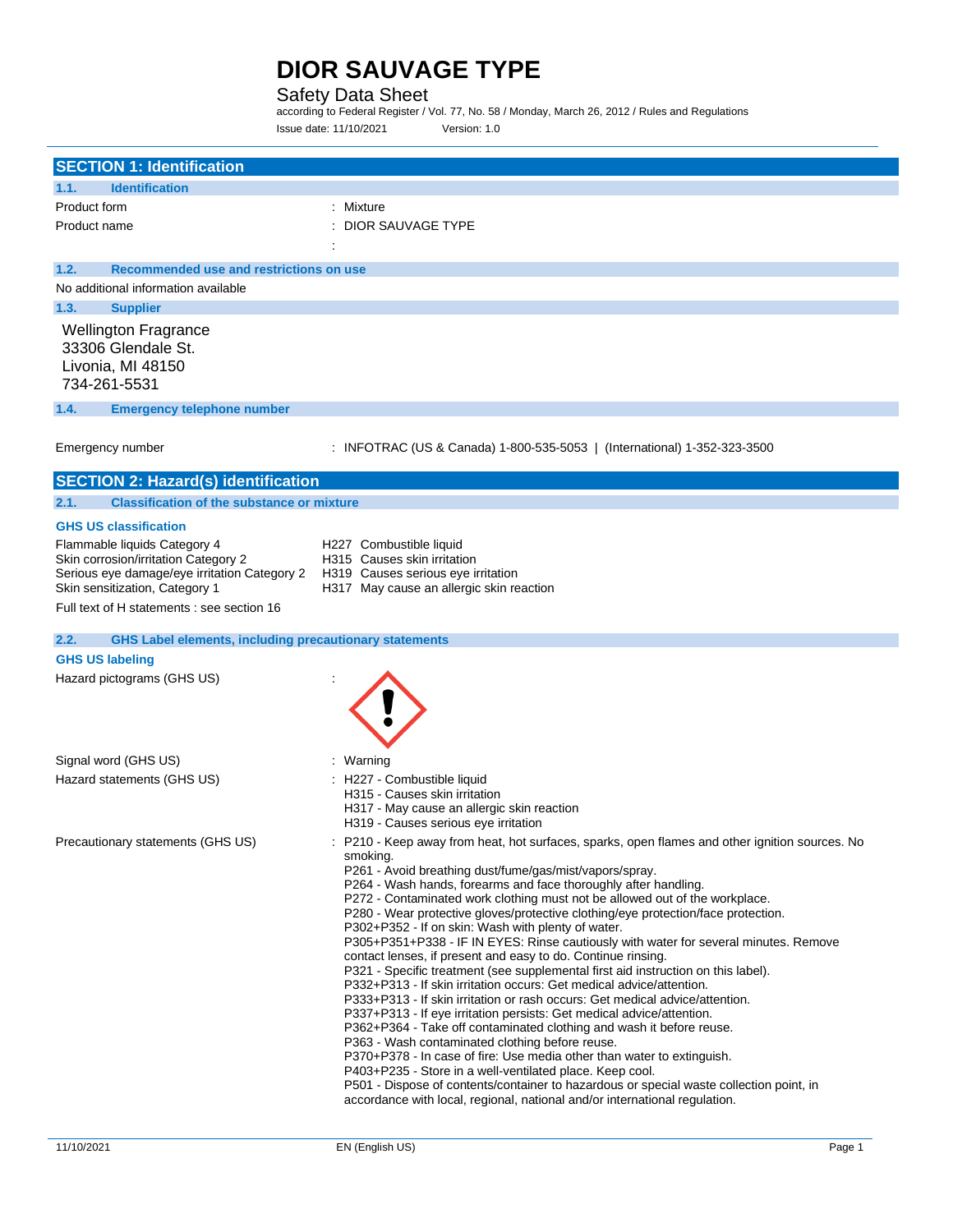## Safety Data Sheet

according to Federal Register / Vol. 77, No. 58 / Monday, March 26, 2012 / Rules and Regulations

| 2.3. |  |  |  |  |  | Other hazards which do not result in classification |
|------|--|--|--|--|--|-----------------------------------------------------|
|------|--|--|--|--|--|-----------------------------------------------------|

#### No additional information available

### **2.4. Unknown acute toxicity (GHS US)**

#### Not applicable

### **SECTION 3: Composition/Information on ingredients**

### **3.1. Substances**

Not applicable

### **3.2. Mixtures**

| <b>Name</b>                                                                   | <b>Product identifier</b> | $\%$     | <b>GHS US classification</b>                                                                |
|-------------------------------------------------------------------------------|---------------------------|----------|---------------------------------------------------------------------------------------------|
| <b>LINALOOL</b>                                                               | (CAS-No.) 78-70-6         | $5 - 10$ | Flam. Liq. 4, H227<br>Skin Irrit. 2, H315<br>Eye Irrit. 2, H319<br>Skin Sens. 1B, H317      |
| 1-(1,2,3,4,5,6,7,8-Octahydro-2,3,8,8-tetramethyl-2-<br>naphthalenyl) ethanone | (CAS-No.) 54464-57-2      | $5 - 10$ | Skin Irrit. 2, H315<br>Skin Sens. 1B. H317                                                  |
| <b>LIMONENE</b>                                                               | (CAS-No.) 5989-27-5       | $5 - 10$ | Flam. Liq. 3, H226<br>Skin Irrit. 2, H315<br><b>Skin Sens. 1. H317</b><br>Asp. Tox. 1, H304 |
| <b>LINALYL ACETATE</b>                                                        | (CAS-No.) 115-95-7        | $1 - 5$  | Flam. Lig. 4, H227<br>Skin Irrit. 2, H315<br>Eye Irrit. 2, H319<br>Skin Sens. 1, H317       |
| <b>DIHYDRO MYRCENOL</b>                                                       | (CAS-No.) 18479-58-8      | $1 - 5$  | Flam. Lig. 4, H227<br>Skin Irrit. 2. H315<br>Eye Irrit. 2, H319                             |
| 6,6-Dimethoxy-2,5,5-trimethylhex-2-ene                                        | (CAS-No.) 67674-46-8      | $1 - 5$  | Flam. Lig. 4, H227<br>Skin Irrit. 2, H315                                                   |
| <b>CITRONELLOL</b>                                                            | (CAS-No.) 106-22-9        | $1 - 5$  | Skin Irrit. 2, H315<br>Eye Irrit. 2, H319<br>Skin Sens. 1B, H317                            |
| 1,3-benzodioxole-5-carbaldehyde                                               | (CAS-No.) 120-57-0        | $1 - 5$  | Skin Sens. 1B. H317                                                                         |
| <b>MAGNOLAN</b>                                                               | (CAS-No.) 27606-09-3      | $1 - 5$  | Acute Tox. 4 (Oral), H302                                                                   |
| <b>GERANIOL</b>                                                               | (CAS-No.) 106-24-1        | < 0.5    | Skin Irrit. 2, H315<br>Eye Dam. 1, H318<br><b>Skin Sens. 1. H317</b>                        |

Full text of hazard classes and H-statements : see section 16

|             | <b>SECTION 4: First-aid measures</b>                            |                                                                                                                                                                                     |  |  |
|-------------|-----------------------------------------------------------------|-------------------------------------------------------------------------------------------------------------------------------------------------------------------------------------|--|--|
| 4.1.        | <b>Description of first aid measures</b>                        |                                                                                                                                                                                     |  |  |
|             | First-aid measures after inhalation                             | : Remove person to fresh air and keep comfortable for breathing.                                                                                                                    |  |  |
|             | First-aid measures after skin contact                           | : Wash skin with plenty of water. Take off contaminated clothing. If skin irritation or rash occurs:<br>Get medical advice/attention.                                               |  |  |
|             | First-aid measures after eye contact                            | : Rinse cautiously with water for several minutes. Remove contact lenses, if present and easy to<br>do. Continue rinsing. If eye irritation persists: Get medical advice/attention. |  |  |
|             | First-aid measures after ingestion                              | : Call a poison center/doctor/physician if you feel unwell.                                                                                                                         |  |  |
| 4.2.        | Most important symptoms and effects (acute and delayed)         |                                                                                                                                                                                     |  |  |
|             | Symptoms/effects after skin contact                             | : Irritation. May cause an allergic skin reaction.                                                                                                                                  |  |  |
|             | Symptoms/effects after eye contact                              | $: Eye$ irritation.                                                                                                                                                                 |  |  |
| 4.3.        | Immediate medical attention and special treatment, if necessary |                                                                                                                                                                                     |  |  |
|             | Treat symptomatically.                                          |                                                                                                                                                                                     |  |  |
|             | <b>SECTION 5: Fire-fighting measures</b>                        |                                                                                                                                                                                     |  |  |
| 5.1.        | Suitable (and unsuitable) extinguishing media                   |                                                                                                                                                                                     |  |  |
|             | Suitable extinguishing media                                    | : Water spray. Dry powder. Foam. Carbon dioxide.                                                                                                                                    |  |  |
| 5.2.        | Specific hazards arising from the chemical                      |                                                                                                                                                                                     |  |  |
| Fire hazard |                                                                 | : Combustible liquid.                                                                                                                                                               |  |  |
| 5.3.        | Special protective equipment and precautions for fire-fighters  |                                                                                                                                                                                     |  |  |
|             | Protection during firefighting                                  | : Do not attempt to take action without suitable protective equipment. Self-contained breathing<br>apparatus. Complete protective clothing.                                         |  |  |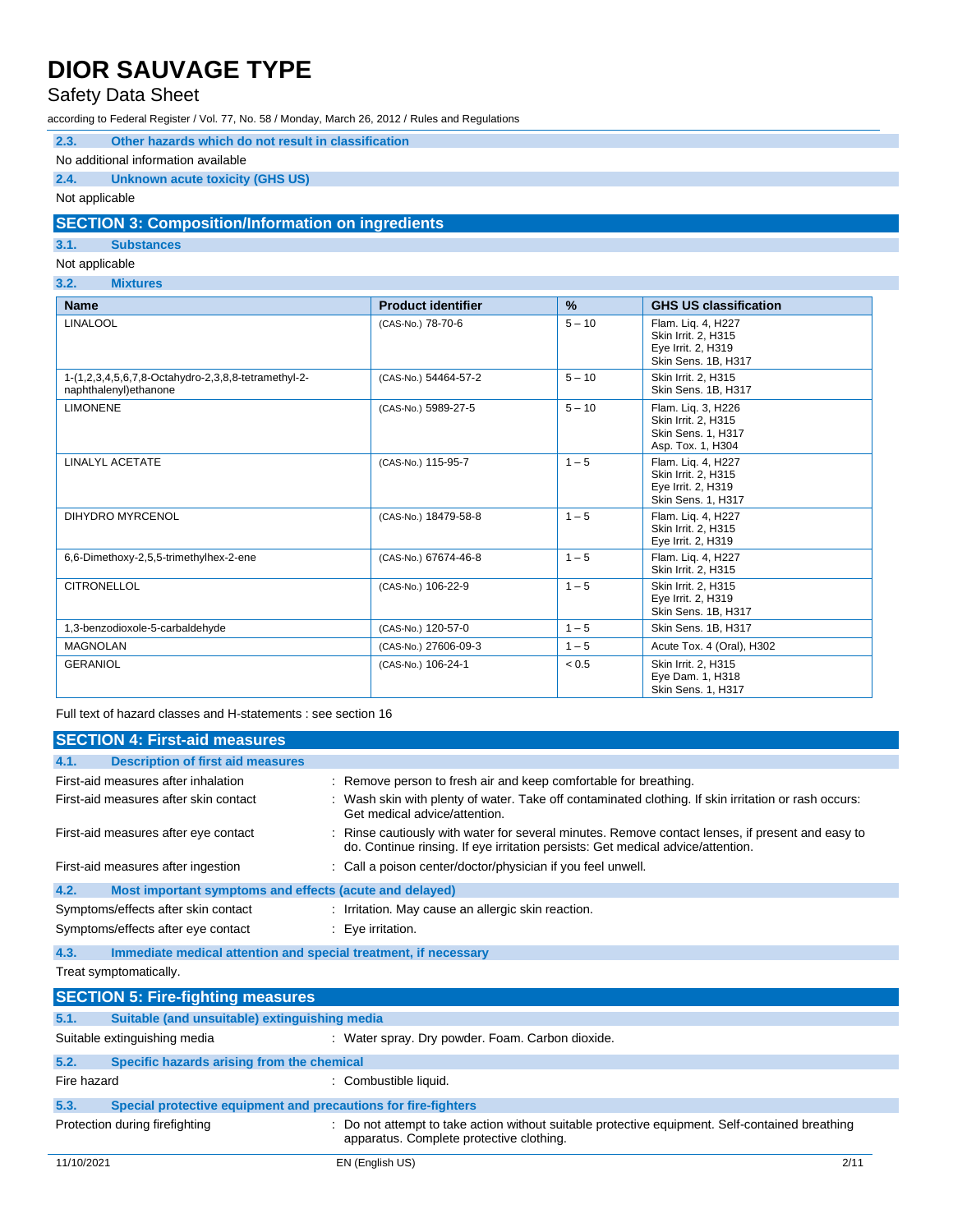## Safety Data Sheet

according to Federal Register / Vol. 77, No. 58 / Monday, March 26, 2012 / Rules and Regulations

|                   | <b>SECTION 6: Accidental release measures</b>                       |                                                                                                                                                                                                                                                                            |
|-------------------|---------------------------------------------------------------------|----------------------------------------------------------------------------------------------------------------------------------------------------------------------------------------------------------------------------------------------------------------------------|
| 6.1.              | Personal precautions, protective equipment and emergency procedures |                                                                                                                                                                                                                                                                            |
| 6.1.1.            | For non-emergency personnel                                         |                                                                                                                                                                                                                                                                            |
|                   | Emergency procedures                                                | : Ventilate spillage area. No open flames, no sparks, and no smoking. Avoid contact with skin<br>and eyes. Avoid breathing dust/fume/gas/mist/vapors/spray.                                                                                                                |
| 6.1.2.            | For emergency responders                                            |                                                                                                                                                                                                                                                                            |
|                   | Protective equipment                                                | Do not attempt to take action without suitable protective equipment. For further information<br>refer to section 8: "Exposure controls/personal protection".                                                                                                               |
| 6.2.              | <b>Environmental precautions</b>                                    |                                                                                                                                                                                                                                                                            |
|                   | Avoid release to the environment.                                   |                                                                                                                                                                                                                                                                            |
| 6.3.              | Methods and material for containment and cleaning up                |                                                                                                                                                                                                                                                                            |
|                   | Methods for cleaning up                                             | : Take up liquid spill into absorbent material. Notify authorities if product enters sewers or public<br>waters.                                                                                                                                                           |
| Other information |                                                                     | : Dispose of materials or solid residues at an authorized site.                                                                                                                                                                                                            |
| 6.4.              | <b>Reference to other sections</b>                                  |                                                                                                                                                                                                                                                                            |
|                   | For further information refer to section 13.                        |                                                                                                                                                                                                                                                                            |
|                   | <b>SECTION 7: Handling and storage</b>                              |                                                                                                                                                                                                                                                                            |
| 7.1.              | <b>Precautions for safe handling</b>                                |                                                                                                                                                                                                                                                                            |
|                   | Precautions for safe handling                                       | : Ensure good ventilation of the work station. Keep away from heat, hot surfaces, sparks, open<br>flames and other ignition sources. No smoking. Wear personal protective equipment. Avoid<br>contact with skin and eyes. Avoid breathing dust/fume/gas/mist/vapors/spray. |
|                   | Hygiene measures                                                    | Wash contaminated clothing before reuse. Contaminated work clothing should not be allowed<br>out of the workplace. Do not eat, drink or smoke when using this product. Always wash hands<br>after handling the product.                                                    |
| 7.2.              | Conditions for safe storage, including any incompatibilities        |                                                                                                                                                                                                                                                                            |
|                   | Storage conditions                                                  | : Store in a well-ventilated place. Keep cool.                                                                                                                                                                                                                             |
|                   |                                                                     |                                                                                                                                                                                                                                                                            |
|                   | <b>SECTION 8: Exposure controls/personal protection</b>             |                                                                                                                                                                                                                                                                            |
| 8.1.              | <b>Control parameters</b>                                           |                                                                                                                                                                                                                                                                            |
|                   |                                                                     |                                                                                                                                                                                                                                                                            |
|                   | <b>CITRONELLOL (106-22-9)</b>                                       |                                                                                                                                                                                                                                                                            |
| Not applicable    |                                                                     |                                                                                                                                                                                                                                                                            |
|                   | <b>GERANIOL (106-24-1)</b>                                          |                                                                                                                                                                                                                                                                            |
| Not applicable    |                                                                     |                                                                                                                                                                                                                                                                            |
|                   | <b>D-LIMONENE (5989-27-5)</b>                                       |                                                                                                                                                                                                                                                                            |
| Not applicable    |                                                                     |                                                                                                                                                                                                                                                                            |
|                   | Linalool (78-70-6)                                                  |                                                                                                                                                                                                                                                                            |
| Not applicable    |                                                                     |                                                                                                                                                                                                                                                                            |
|                   | LINALYL ACETATE (115-95-7)                                          |                                                                                                                                                                                                                                                                            |
| Not applicable    |                                                                     |                                                                                                                                                                                                                                                                            |
|                   | DIHYDRO MYRCENOL (18479-58-8)                                       |                                                                                                                                                                                                                                                                            |
| Not applicable    |                                                                     |                                                                                                                                                                                                                                                                            |
|                   | HELIOTROPIN (120-57-0)                                              |                                                                                                                                                                                                                                                                            |
| Not applicable    |                                                                     |                                                                                                                                                                                                                                                                            |
|                   |                                                                     | 1-(1,2,3,4,5,6,7,8-Octahydro-2,3,8,8-tetramethyl-2-naphthalenyl)ethanone (54464-57-2)                                                                                                                                                                                      |
| Not applicable    |                                                                     |                                                                                                                                                                                                                                                                            |
|                   | <b>MAGNOLAN (27606-09-3)</b>                                        |                                                                                                                                                                                                                                                                            |
| Not applicable    |                                                                     |                                                                                                                                                                                                                                                                            |
| Not applicable    | DIMETHYL-4-ISOHEPTENAL DIMETHYL ACETAL (67674-46-8)                 |                                                                                                                                                                                                                                                                            |
|                   |                                                                     |                                                                                                                                                                                                                                                                            |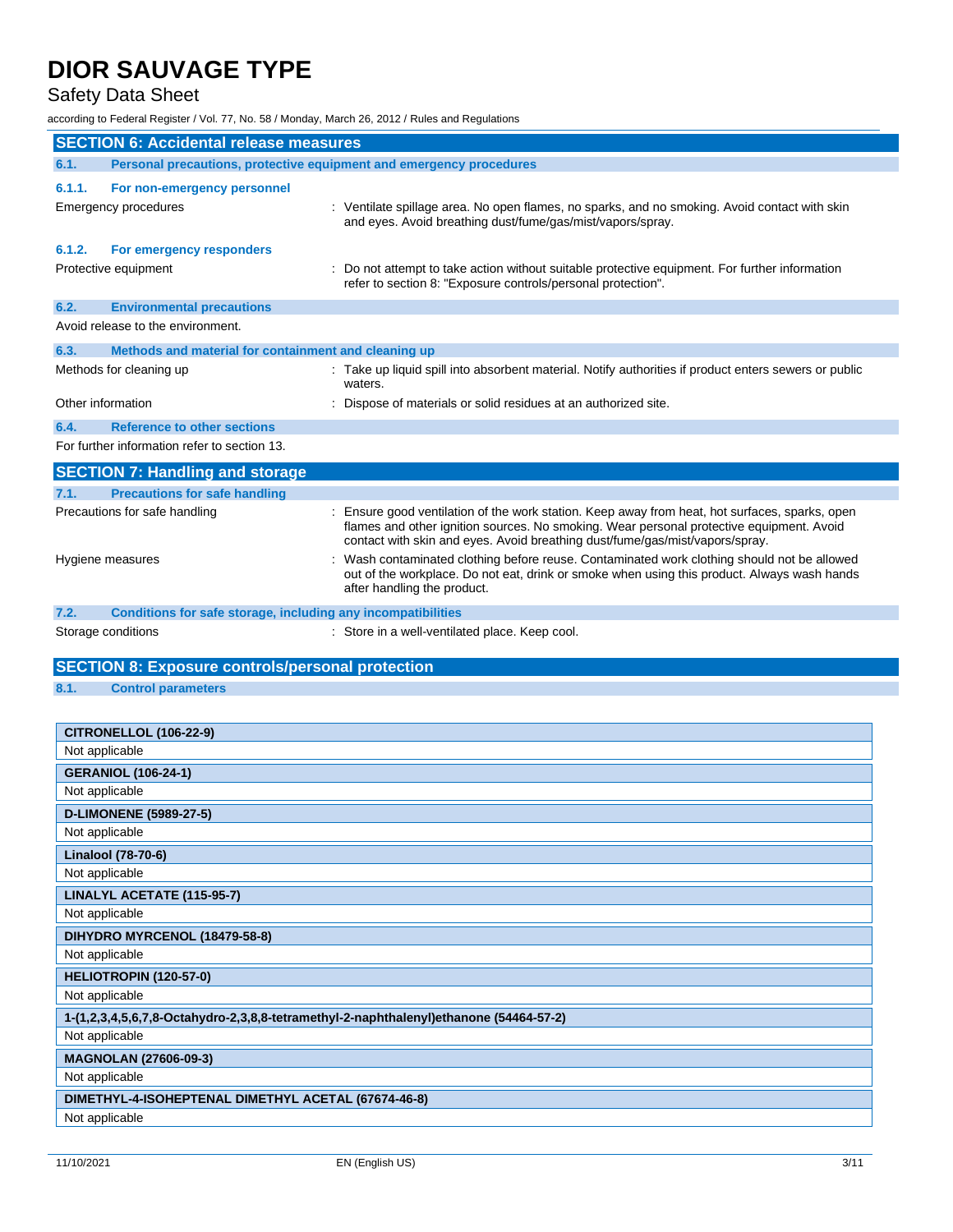## Safety Data Sheet

according to Federal Register / Vol. 77, No. 58 / Monday, March 26, 2012 / Rules and Regulations

### **8.2. Appropriate engineering controls**

Appropriate engineering controls : Ensure good ventilation of the work station.

Environmental exposure controls : Avoid release to the environment.

#### **8.3. Individual protection measures/Personal protective equipment**

#### **Hand protection:**

Protective gloves

#### **Eye protection:**

Safety glasses

### **Skin and body protection:**

Wear suitable protective clothing

#### **Respiratory protection:**

In case of insufficient ventilation, wear suitable respiratory equipment

**Personal protective equipment symbol(s):**



| <b>SECTION 9: Physical and chemical properties</b>            |                                                                                                                                                                                                                                                                                                                                                                                                  |
|---------------------------------------------------------------|--------------------------------------------------------------------------------------------------------------------------------------------------------------------------------------------------------------------------------------------------------------------------------------------------------------------------------------------------------------------------------------------------|
| 9.1.<br>Information on basic physical and chemical properties |                                                                                                                                                                                                                                                                                                                                                                                                  |
| Physical state                                                | : Liquid                                                                                                                                                                                                                                                                                                                                                                                         |
| Color                                                         | Mixture contains one or more component(s) which have the following colour(s):<br>Colourless Colourless to light yellow Colourless to brown On exposure to air: yellow White Light<br>yellow to colourless Colourless to white On exposure to light: turns yellow On exposure to air:<br>turns yellow White to light yellow On exposure to light: discolours                                      |
| Odor                                                          | There may be no odour warning properties, odour is subjective and inadequate to warn of<br>overexposure.<br>Mixture contains one or more component(s) which have the following odour:<br>Floral odour Fruity odour Sweet odour Characteristic odour Lemon odour Pine odour Mild<br>odour Unpleasant odour Irritating/pungent odour Strong odour Pleasant odour Almost<br>odourless Alcohol odour |
| Odor threshold                                                | No data available                                                                                                                                                                                                                                                                                                                                                                                |
| рH                                                            | No data available                                                                                                                                                                                                                                                                                                                                                                                |
| Melting point                                                 | Not applicable                                                                                                                                                                                                                                                                                                                                                                                   |
| Freezing point                                                | No data available                                                                                                                                                                                                                                                                                                                                                                                |
| Boiling point                                                 | No data available                                                                                                                                                                                                                                                                                                                                                                                |
| Flash point                                                   | $: z = 77$ °C                                                                                                                                                                                                                                                                                                                                                                                    |
| Relative evaporation rate (butyl acetate=1)                   | No data available                                                                                                                                                                                                                                                                                                                                                                                |
| Flammability (solid, gas)                                     | Not applicable.                                                                                                                                                                                                                                                                                                                                                                                  |
| Vapor pressure                                                | No data available                                                                                                                                                                                                                                                                                                                                                                                |
| Relative vapor density at 20 °C                               | No data available                                                                                                                                                                                                                                                                                                                                                                                |
| Relative density                                              | No data available                                                                                                                                                                                                                                                                                                                                                                                |
| Solubility                                                    | No data available                                                                                                                                                                                                                                                                                                                                                                                |
| Partition coefficient n-octanol/water (Log Pow)               | No data available                                                                                                                                                                                                                                                                                                                                                                                |
| Auto-ignition temperature                                     | No data available                                                                                                                                                                                                                                                                                                                                                                                |
| Decomposition temperature                                     | No data available                                                                                                                                                                                                                                                                                                                                                                                |
| No data availableViscosity, kinematic                         | No data available                                                                                                                                                                                                                                                                                                                                                                                |
| Viscosity, dynamic                                            | No data available                                                                                                                                                                                                                                                                                                                                                                                |
| <b>Explosion limits</b>                                       | No data available                                                                                                                                                                                                                                                                                                                                                                                |
| <b>Explosive properties</b>                                   | : No data available                                                                                                                                                                                                                                                                                                                                                                              |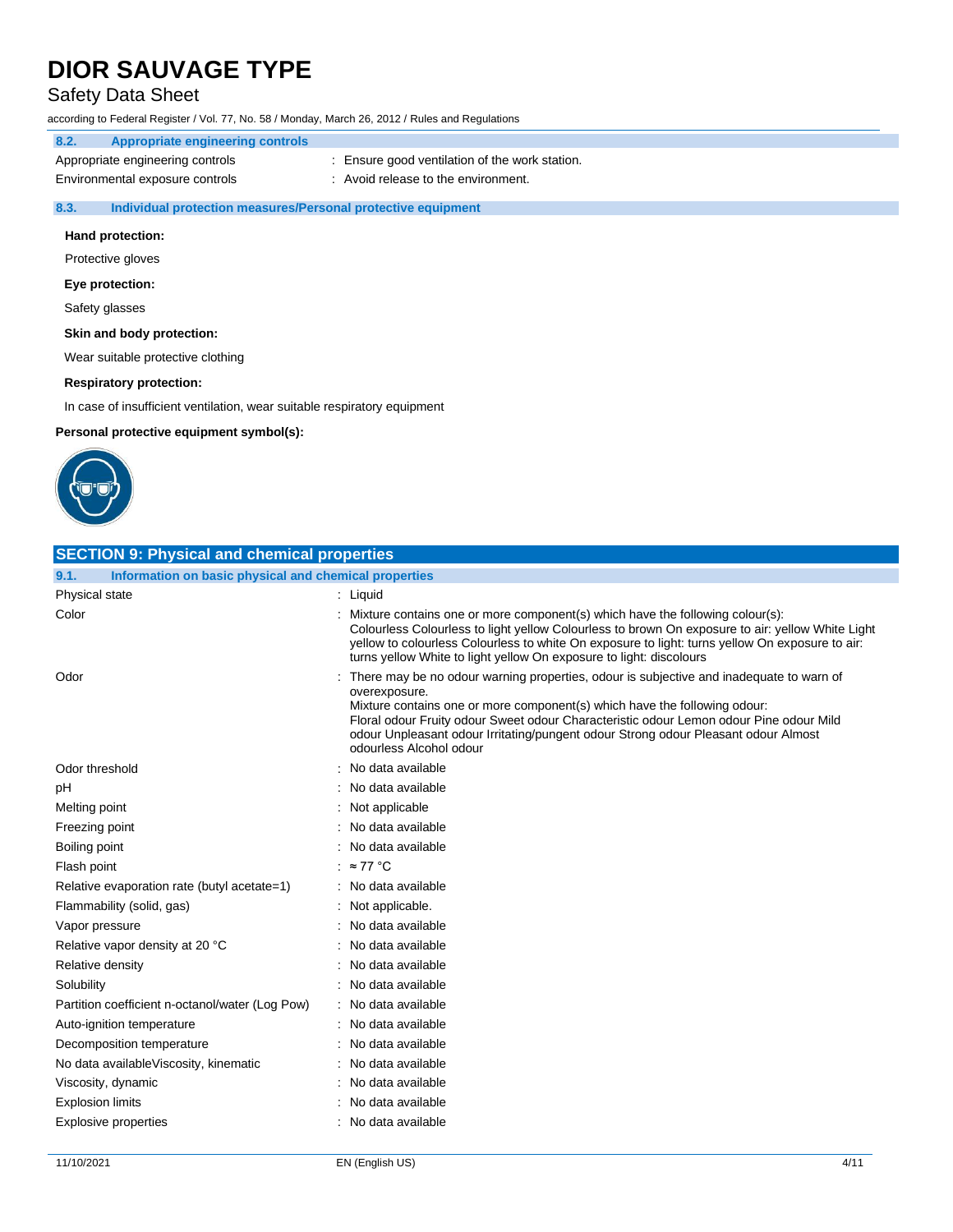## Safety Data Sheet

according to Federal Register / Vol. 77, No. 58 / Monday, March 26, 2012 / Rules and Regulations

| Oxidizing properties                                                                            | : No data available                                                                                                    |
|-------------------------------------------------------------------------------------------------|------------------------------------------------------------------------------------------------------------------------|
| <b>Other information</b><br>9.2.                                                                |                                                                                                                        |
| No additional information available                                                             |                                                                                                                        |
| <b>SECTION 10: Stability and reactivity</b>                                                     |                                                                                                                        |
| 10.1.<br><b>Reactivity</b>                                                                      |                                                                                                                        |
| The product is non-reactive under normal conditions of use, storage and transport.              |                                                                                                                        |
|                                                                                                 |                                                                                                                        |
| 10.2.<br><b>Chemical stability</b>                                                              |                                                                                                                        |
| Stable under normal conditions.                                                                 |                                                                                                                        |
| 10.3.<br><b>Possibility of hazardous reactions</b>                                              |                                                                                                                        |
| No dangerous reactions known under normal conditions of use.                                    |                                                                                                                        |
|                                                                                                 |                                                                                                                        |
| 10.4.<br><b>Conditions to avoid</b>                                                             |                                                                                                                        |
| Avoid contact with hot surfaces. Heat. No flames, no sparks. Eliminate all sources of ignition. |                                                                                                                        |
| 10.5.<br><b>Incompatible materials</b>                                                          |                                                                                                                        |
| No additional information available                                                             |                                                                                                                        |
| 10.6.<br><b>Hazardous decomposition products</b>                                                |                                                                                                                        |
|                                                                                                 | Under normal conditions of storage and use, hazardous decomposition products should not be produced.                   |
| <b>SECTION 11: Toxicological information</b>                                                    |                                                                                                                        |
| Information on toxicological effects<br>11.1.                                                   |                                                                                                                        |
| Acute toxicity (oral)                                                                           | : Not classified                                                                                                       |
| Acute toxicity (dermal)                                                                         | : Not classified                                                                                                       |
| Acute toxicity (inhalation)                                                                     | : Not classified                                                                                                       |
| <b>CITRONELLOL (106-22-9)</b>                                                                   |                                                                                                                        |
| ATE US (oral)                                                                                   | 3450 mg/kg body weight                                                                                                 |
| ATE US (dermal)                                                                                 | 2650 mg/kg body weight                                                                                                 |
| <b>GERANIOL (106-24-1)</b>                                                                      |                                                                                                                        |
| LD50 oral rat                                                                                   | 3600 mg/kg body weight (Rat, Male / female, Experimental value, Oral, 14 day(s))                                       |
| LD50 dermal rabbit                                                                              | > 5000 mg/kg (Rabbit, Experimental value, Dermal)                                                                      |
| ATE US (oral)                                                                                   | 3600 mg/kg body weight                                                                                                 |
| <b>D-LIMONENE (5989-27-5)</b>                                                                   |                                                                                                                        |
| LD50 oral rat                                                                                   | > 2000 mg/kg body weight (OECD 423: Acute Oral Toxicity - Acute Toxic Class Method, Rat,<br>Female, Read-across, Oral) |
| LD50 dermal rabbit                                                                              | > 5000 mg/kg body weight (Equivalent or similar to OECD 402, Rabbit, Weight of evidence,<br>Dermal)                    |
| <b>Linalool (78-70-6)</b>                                                                       |                                                                                                                        |
| LD50 oral rat                                                                                   | 2790 mg/kg body weight (Equivalent or similar to OECD 401, Rat, Male / female, Experimental<br>value, Oral, 14 day(s)) |
| LD50 dermal rabbit                                                                              | 5610 mg/kg body weight (Equivalent or similar to OECD 402, 24 h, Rabbit, Experimental<br>value, Dermal, 7 day(s))      |
| ATE US (oral)                                                                                   | 2790 mg/kg body weight                                                                                                 |
| ATE US (dermal)                                                                                 | 5610 mg/kg body weight                                                                                                 |
| DIHYDRO MYRCENOL (18479-58-8)                                                                   |                                                                                                                        |
| ATE US (oral)                                                                                   | 3600 mg/kg body weight                                                                                                 |
| HELIOTROPIN (120-57-0)                                                                          |                                                                                                                        |
| LD50 oral rat                                                                                   | 2700 mg/kg (Rat, Oral)                                                                                                 |
| LD50 dermal rat                                                                                 | > 5000 mg/kg (Rat, Dermal)                                                                                             |
| ATE US (oral)                                                                                   | 2700 mg/kg body weight                                                                                                 |
| <b>MAGNOLAN (27606-09-3)</b>                                                                    |                                                                                                                        |
| ATE US (oral)                                                                                   | 500 mg/kg body weight                                                                                                  |
|                                                                                                 |                                                                                                                        |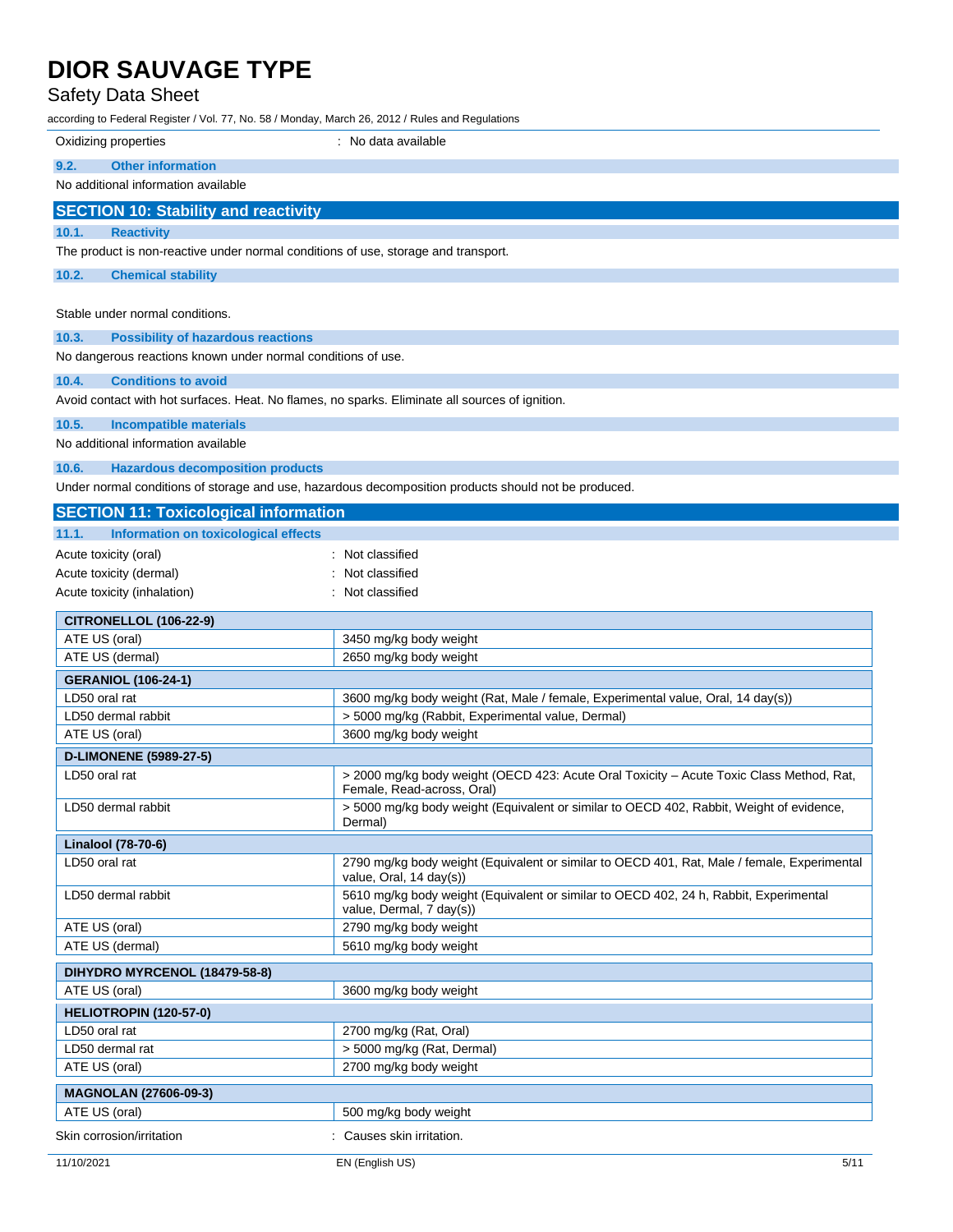## Safety Data Sheet

according to Federal Register / Vol. 77, No. 58 / Monday, March 26, 2012 / Rules and Regulations

| Serious eye damage/irritation             | : Causes serious eye irritation.                                                                                                           |
|-------------------------------------------|--------------------------------------------------------------------------------------------------------------------------------------------|
| Respiratory or skin sensitization         | : May cause an allergic skin reaction.                                                                                                     |
| Germ cell mutagenicity                    | : Not classified                                                                                                                           |
| Carcinogenicity                           | : Not classified                                                                                                                           |
|                                           |                                                                                                                                            |
| <b>D-LIMONENE (5989-27-5)</b>             |                                                                                                                                            |
| IARC group                                | 3 - Not classifiable                                                                                                                       |
|                                           |                                                                                                                                            |
| Reproductive toxicity                     | : Not classified                                                                                                                           |
| STOT-single exposure                      | : Not classified                                                                                                                           |
|                                           |                                                                                                                                            |
|                                           |                                                                                                                                            |
| STOT-repeated exposure                    | : Not classified                                                                                                                           |
|                                           |                                                                                                                                            |
| Linalool (78-70-6)                        |                                                                                                                                            |
| NOAEL (dermal,rat/rabbit,90 days)         | 250 mg/kg body weight Animal: rat, Guideline: OECD Guideline 411 (Subchronic Dermal                                                        |
|                                           | Toxicity: 90-Day Study)                                                                                                                    |
|                                           |                                                                                                                                            |
| Aspiration hazard                         | : Not classified                                                                                                                           |
| Viscosity, kinematic                      | : No data available                                                                                                                        |
| Symptoms/effects after skin contact       | : Irritation. May cause an allergic skin reaction.                                                                                         |
| Symptoms/effects after eye contact        | : Eye irritation.                                                                                                                          |
| <b>SECTION 12: Ecological information</b> |                                                                                                                                            |
|                                           |                                                                                                                                            |
| <b>Toxicity</b><br>12.1.                  |                                                                                                                                            |
| Ecology - general                         | : The product is not considered harmful to aquatic organisms or to cause long-term adverse<br>effects in the environment.                  |
|                                           |                                                                                                                                            |
| <b>GERANIOL (106-24-1)</b>                |                                                                                                                                            |
| LC50 - Fish [1]                           | 22 mg/l (OECD 203: Fish, Acute Toxicity Test, 96 h, Danio rerio, Static system, Fresh water,<br>Experimental value, GLP)                   |
| EC50 - Crustacea [1]                      | 10.8 mg/l (OECD 202: Daphnia sp. Acute Immobilisation Test, 48 h, Daphnia magna, Static                                                    |
|                                           | system, Fresh water, Experimental value, Locomotor effect)                                                                                 |
| ErC50 algae                               | 13.1 mg/l (OECD 201: Alga, Growth Inhibition Test, 72 h, Desmodesmus subspicatus, Static                                                   |
|                                           | system, Fresh water, Experimental value, GLP)                                                                                              |
| <b>D-LIMONENE (5989-27-5)</b>             |                                                                                                                                            |
| LC50 - Fish [1]                           | 720 µg/l (OECD 203: Fish, Acute Toxicity Test, 96 h, Pimephales promelas, Flow-through<br>system, Fresh water, Experimental value, Lethal) |
| EC50 - Crustacea [1]                      | 0.36 mg/l (OECD 202: Daphnia sp. Acute Immobilisation Test, 48 h, Daphnia magna, Static                                                    |
|                                           | system, Fresh water, Experimental value, GLP)                                                                                              |
| Linalool (78-70-6)                        |                                                                                                                                            |
| LC50 - Fish [1]                           | 27.8 mg/l (OECD 203: Fish, Acute Toxicity Test, 96 h, Oncorhynchus mykiss, Static system,                                                  |
|                                           | Fresh water, Experimental value, GLP)                                                                                                      |
| EC50 - Crustacea [1]                      | 59 mg/l (OECD 202: Daphnia sp. Acute Immobilisation Test, 48 h, Daphnia magna, Static                                                      |
|                                           | system, Fresh water, Experimental value, GLP)                                                                                              |
| ErC50 algae                               | 156.7 mg/l (DIN 38412-9, 96 h, Desmodesmus subspicatus, Static system, Fresh water,<br>Experimental value, Nominal concentration)          |
| LINALYL ACETATE (115-95-7)                |                                                                                                                                            |
| LC50 - Fish [1]                           | 11 mg/l (OECD 203: Fish, Acute Toxicity Test, 96 h, Cyprinus carpio)                                                                       |
| EC50 - Crustacea [1]                      | 15 mg/l (OECD 202: Daphnia sp. Acute Immobilisation Test, 48 h, Daphnia magna)                                                             |
|                                           |                                                                                                                                            |

### **12.2. Persistence and degradability**

| <b>CITRONELLOL (106-22-9)</b> |                                 |     |
|-------------------------------|---------------------------------|-----|
| Persistence and degradability | Readily biodegradable in water. |     |
| Chemical oxygen demand (COD)  | 2.05 g $O_2/g$ substance        |     |
| 11/10/2021                    | EN (English US)                 | 6/1 |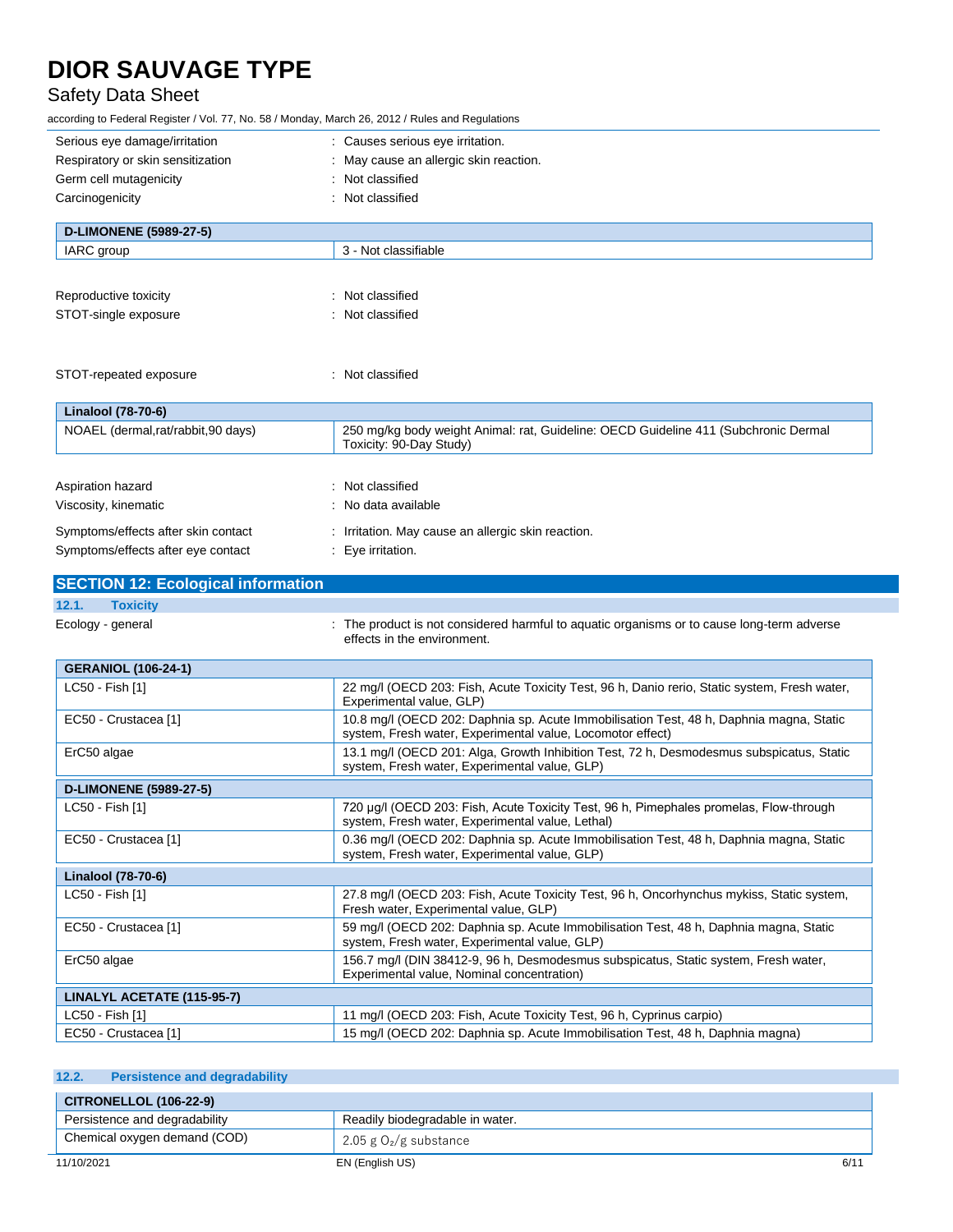## Safety Data Sheet

according to Federal Register / Vol. 77, No. 58 / Monday, March 26, 2012 / Rules and Regulations

| <b>CITRONELLOL (106-22-9)</b> |                                                            |
|-------------------------------|------------------------------------------------------------|
| <b>ThOD</b>                   | 2.961 g $O_2/g$ substance                                  |
| <b>GERANIOL (106-24-1)</b>    |                                                            |
| Persistence and degradability | Readily biodegradable in water.                            |
| <b>D-LIMONENE (5989-27-5)</b> |                                                            |
| Persistence and degradability | Readily biodegradable in water.                            |
| <b>ThOD</b>                   | 3.29 g $O_2/g$ substance                                   |
| <b>Linalool (78-70-6)</b>     |                                                            |
| Persistence and degradability | Readily biodegradable in water.                            |
| LINALYL ACETATE (115-95-7)    |                                                            |
| Persistence and degradability | Readily biodegradable in water.                            |
| DIHYDRO MYRCENOL (18479-58-8) |                                                            |
| Persistence and degradability | Biodegradability in water: no data available.              |
| HELIOTROPIN (120-57-0)        |                                                            |
| Persistence and degradability | Biodegradable in the soil. Readily biodegradable in water. |
| <b>ThOD</b>                   | 1.71 g $O_2/g$ substance                                   |

### **12.3. Bioaccumulative potential**

| <b>CITRONELLOL (106-22-9)</b>                   |                                                                                                                |
|-------------------------------------------------|----------------------------------------------------------------------------------------------------------------|
| Partition coefficient n-octanol/water (Log Pow) | $3.41 - 3.91$                                                                                                  |
| <b>GERANIOL (106-24-1)</b>                      |                                                                                                                |
| Partition coefficient n-octanol/water (Log Pow) | 2.6 (Experimental value, OECD 117: Partition Coefficient (n-octanol/water), HPLC method, 25<br>$\rm ^{\circ}C$ |
| Bioaccumulative potential                       | Low potential for bioaccumulation (Log Kow $<$ 4).                                                             |
| <b>D-LIMONENE (5989-27-5)</b>                   |                                                                                                                |
| BCF - Fish [1]                                  | 864.8 - 1022 (Pisces, QSAR, Fresh weight)                                                                      |
| Partition coefficient n-octanol/water (Log Pow) | 4.38 (Experimental value, OECD 117: Partition Coefficient (n-octanol/water), HPLC method,<br>$37^{\circ}$ C)   |
| Bioaccumulative potential                       | Potential for bioaccumulation (4 $\geq$ Log Kow $\leq$ 5).                                                     |
| Linalool (78-70-6)                              |                                                                                                                |
| Partition coefficient n-octanol/water (Log Pow) | 2.84 (Experimental value, Equivalent or similar to OECD 107, 25 °C)                                            |
| Bioaccumulative potential                       | Low potential for bioaccumulation (Log Kow $<$ 4).                                                             |
| LINALYL ACETATE (115-95-7)                      |                                                                                                                |
| Partition coefficient n-octanol/water (Log Pow) | 3.93 (Experimental value)                                                                                      |
| Bioaccumulative potential                       | Low potential for bioaccumulation (Log Kow $<$ 4).                                                             |
| DIHYDRO MYRCENOL (18479-58-8)                   |                                                                                                                |
| Partition coefficient n-octanol/water (Log Pow) | 3.47 (Estimated value)                                                                                         |
| Bioaccumulative potential                       | Low potential for bioaccumulation (Log Kow $<$ 4).                                                             |
| HELIOTROPIN (120-57-0)                          |                                                                                                                |
| Partition coefficient n-octanol/water (Log Pow) | 1.05                                                                                                           |
| Bioaccumulative potential                       | Low potential for bioaccumulation (Log Kow $<$ 4).                                                             |

### **12.4. Mobility in soil**

| <b>GERANIOL (106-24-1)</b>                                    |                                                                                          |      |
|---------------------------------------------------------------|------------------------------------------------------------------------------------------|------|
| Organic Carbon Normalized Adsorption<br>Coefficient (Log Koc) | 1.85 (log Koc, PCKOCWIN v1.66, Calculated value)                                         |      |
| Ecology - soil                                                | Highly mobile in soil.                                                                   |      |
| <b>D-LIMONENE (5989-27-5)</b>                                 |                                                                                          |      |
| Ecology - soil                                                | Adsorbs into the soil.                                                                   |      |
| Linalool (78-70-6)                                            |                                                                                          |      |
| Surface tension                                               | 8.3 mN/m (20 °C, ISO 9101: Surface active agents - Determination of interfacial tension) |      |
| 11/10/2021                                                    | EN (English US)                                                                          | 7/11 |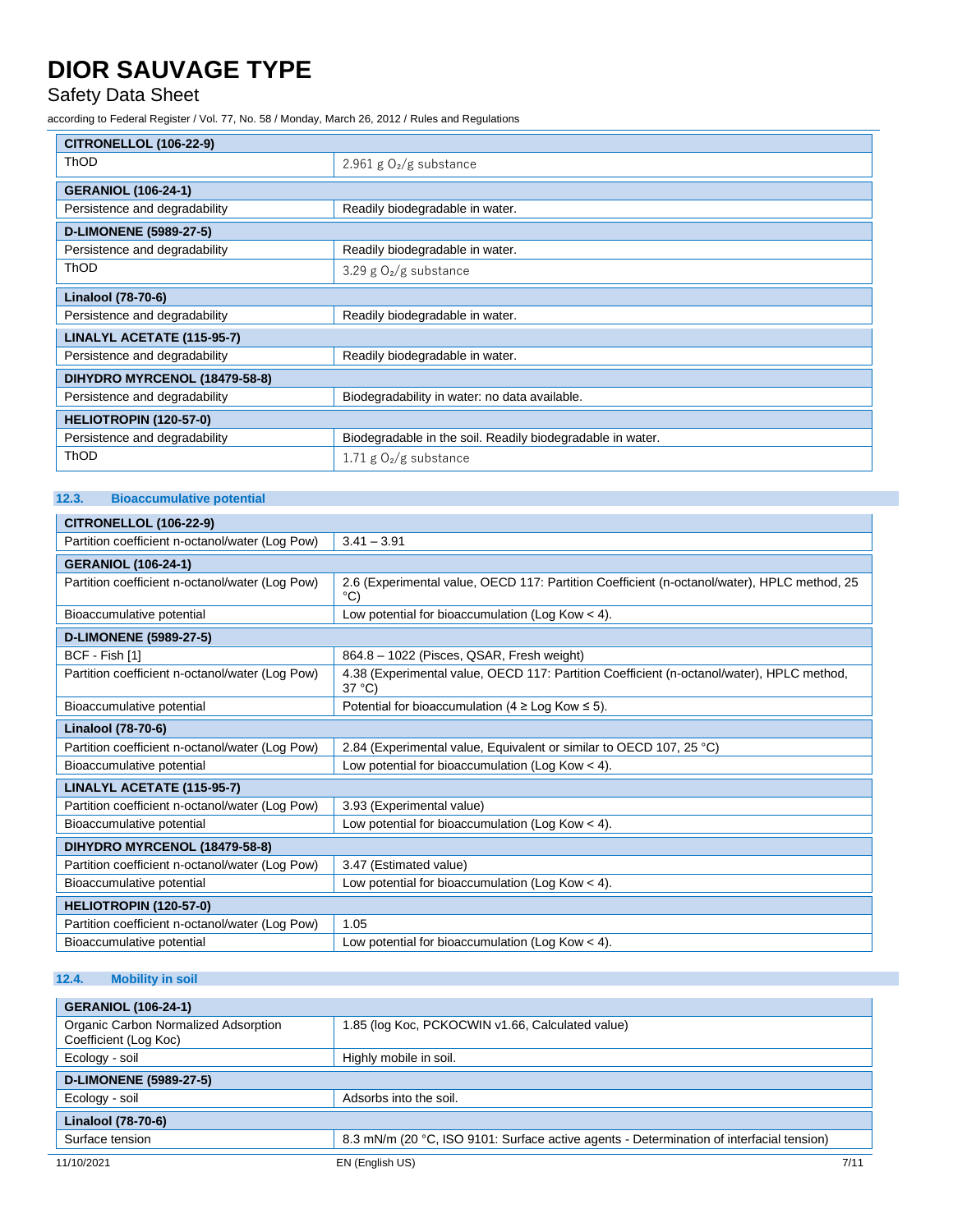### Safety Data Sheet

according to Federal Register / Vol. 77, No. 58 / Monday, March 26, 2012 / Rules and Regulations

| Linalool (78-70-6)            |                                                        |
|-------------------------------|--------------------------------------------------------|
| Ecology - soil                | No (test) data on mobility of the substance available. |
| LINALYL ACETATE (115-95-7)    |                                                        |
| Ecology - soil                | Adsorbs into the soil.                                 |
| DIHYDRO MYRCENOL (18479-58-8) |                                                        |
| Ecology - soil                | No (test) data on mobility of the substance available. |

#### **12.5. Other adverse effects**

No additional information available

| <b>SECTION 13: Disposal considerations</b>                          |                                                                                               |
|---------------------------------------------------------------------|-----------------------------------------------------------------------------------------------|
| 13.1.<br><b>Disposal methods</b>                                    |                                                                                               |
| Waste treatment methods                                             | : Dispose of contents/container in accordance with licensed collector's sorting instructions. |
| <b>SECTION 14: Transport information</b>                            |                                                                                               |
| <b>Department of Transportation (DOT)</b><br>In accordance with DOT |                                                                                               |
| Not regulated                                                       |                                                                                               |
| <b>Transportation of Dangerous Goods</b>                            |                                                                                               |
| Not regulated                                                       |                                                                                               |
| <b>Transport by sea</b>                                             |                                                                                               |
| Not regulated                                                       |                                                                                               |
|                                                                     |                                                                                               |

#### **Air transport**

Not regulated

### **SECTION 15: Regulatory information**

#### **15.1. US Federal regulations**

All components of this product are present and listed as Active on the United States Environmental Protection Agency Toxic Substances Control Act (TSCA) inventory

| <b>CITRONELLOL</b>                                                            | CAS-No. 106-22-9   | $1 - 5%$  |
|-------------------------------------------------------------------------------|--------------------|-----------|
| <b>GERANIOL</b>                                                               | CAS-No. 106-24-1   | $< 0.5\%$ |
| <b>LIMONENE</b>                                                               | CAS-No. 5989-27-5  | $5 - 10%$ |
| <b>LINALOOL</b>                                                               | CAS-No. 78-70-6    | $5 - 10%$ |
| LINALYL ACETATE                                                               | CAS-No. 115-95-7   | $1 - 5%$  |
| DIHYDRO MYRCENOL                                                              | CAS-No. 18479-58-8 | $1 - 5%$  |
| 1,3-benzodioxole-5-carbaldehyde                                               | CAS-No. 120-57-0   | $1 - 5%$  |
| 1-(1,2,3,4,5,6,7,8-Octahydro-2,3,8,8-tetramethyl-2-<br>naphthalenyl) ethanone | CAS-No. 54464-57-2 | $5 - 10%$ |
| <b>MAGNOLAN</b>                                                               | CAS-No. 27606-09-3 | $1 - 5%$  |
| 6.6-Dimethoxy-2.5.5-trimethylhex-2-ene                                        | CAS-No. 67674-46-8 | $1 - 5%$  |

This product or mixture is not known to contain a toxic chemical or chemicals in excess of the applicable de minimis concentration as specified in 40 CFR §372.38(a) subject to the reporting requirements of section 313 of Title III of the Superfund Amendments and Reauthorization Act of 1986 and 40 CFR Part 372.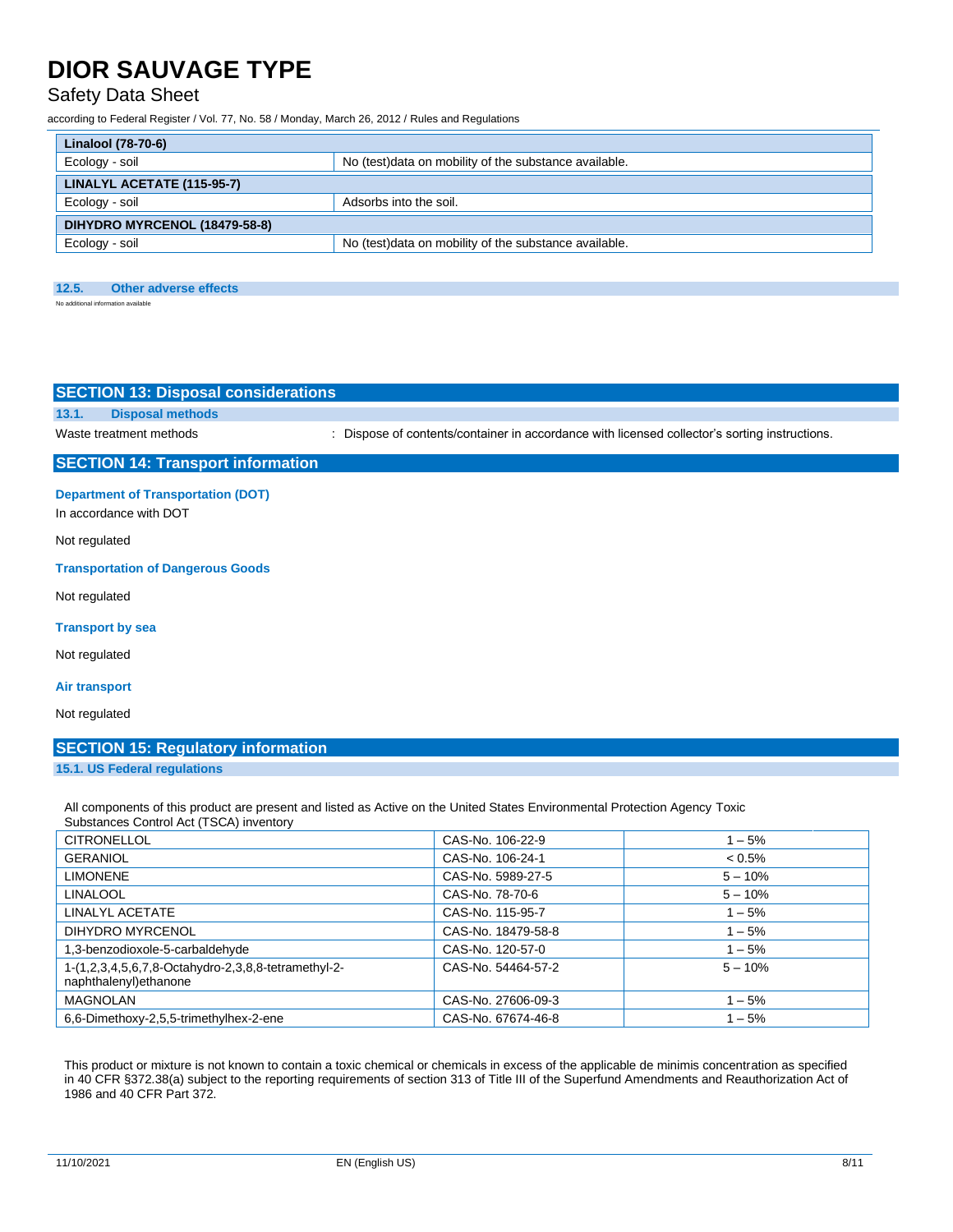## Safety Data Sheet

according to Federal Register / Vol. 77, No. 58 / Monday, March 26, 2012 / Rules and Regulations

### **15.2. International regulations**

| <b>CANADA</b>                                                                         |  |  |
|---------------------------------------------------------------------------------------|--|--|
| <b>CITRONELLOL (106-22-9)</b>                                                         |  |  |
| Listed on the Canadian DSL (Domestic Substances List)                                 |  |  |
| <b>GERANIOL (106-24-1)</b>                                                            |  |  |
| Listed on the Canadian DSL (Domestic Substances List)                                 |  |  |
| <b>D-LIMONENE (5989-27-5)</b>                                                         |  |  |
| Listed on the Canadian DSL (Domestic Substances List)                                 |  |  |
| <b>Linalool (78-70-6)</b>                                                             |  |  |
| Listed on the Canadian DSL (Domestic Substances List)                                 |  |  |
| LINALYL ACETATE (115-95-7)                                                            |  |  |
| Listed on the Canadian DSL (Domestic Substances List)                                 |  |  |
| DIHYDRO MYRCENOL (18479-58-8)                                                         |  |  |
| Listed on the Canadian DSL (Domestic Substances List)                                 |  |  |
| HELIOTROPIN (120-57-0)                                                                |  |  |
| Listed on the Canadian DSL (Domestic Substances List)                                 |  |  |
| 1-(1,2,3,4,5,6,7,8-Octahydro-2,3,8,8-tetramethyl-2-naphthalenyl)ethanone (54464-57-2) |  |  |
| Listed on the Canadian DSL (Domestic Substances List)                                 |  |  |
| <b>MAGNOLAN (27606-09-3)</b>                                                          |  |  |
| Listed on the Canadian DSL (Domestic Substances List)                                 |  |  |
| DIMETHYL-4-ISOHEPTENAL DIMETHYL ACETAL (67674-46-8)                                   |  |  |
| Listed on the Canadian DSL (Domestic Substances List)                                 |  |  |

#### **EU-Regulations**

No additional information available

### **National regulations**

| <b>CITRONELLOL (106-22-9)</b>                                                                                                                             |
|-----------------------------------------------------------------------------------------------------------------------------------------------------------|
| Listed on IECSC (Inventory of Existing Chemical Substances Produced or Imported in China)                                                                 |
| Listed on the TCSI (Taiwan Chemical Substance Inventory)                                                                                                  |
| Listed on NZIoC (New Zealand Inventory of Chemicals)                                                                                                      |
| Listed on the Japanese ENCS (Existing & New Chemical Substances) inventory                                                                                |
| Listed on PICCS (Philippines Inventory of Chemicals and Chemical Substances)                                                                              |
| <b>EC INVENTORY</b>                                                                                                                                       |
| Listed on INSQ (Mexican National Inventory of Chemical Substances)                                                                                        |
| Listed introduction on Australian Industrial Chemicals Introduction Scheme (AICIS Inventory)                                                              |
| Listed on KECL/KECI (Korean Existing Chemicals Inventory)                                                                                                 |
|                                                                                                                                                           |
| <b>GERANIOL (106-24-1)</b>                                                                                                                                |
| Listed on IECSC (Inventory of Existing Chemical Substances Produced or Imported in China)                                                                 |
| Listed on the TCSI (Taiwan Chemical Substance Inventory)                                                                                                  |
| Listed on NZIoC (New Zealand Inventory of Chemicals)                                                                                                      |
| Listed on the Japanese ENCS (Existing & New Chemical Substances) inventory                                                                                |
| Listed on PICCS (Philippines Inventory of Chemicals and Chemical Substances)                                                                              |
| <b>EC INVENTORY</b>                                                                                                                                       |
| Listed on INSQ (Mexican National Inventory of Chemical Substances)                                                                                        |
| Listed introduction on Australian Industrial Chemicals Introduction Scheme (AICIS Inventory)<br>Listed on KECL/KECI (Korean Existing Chemicals Inventory) |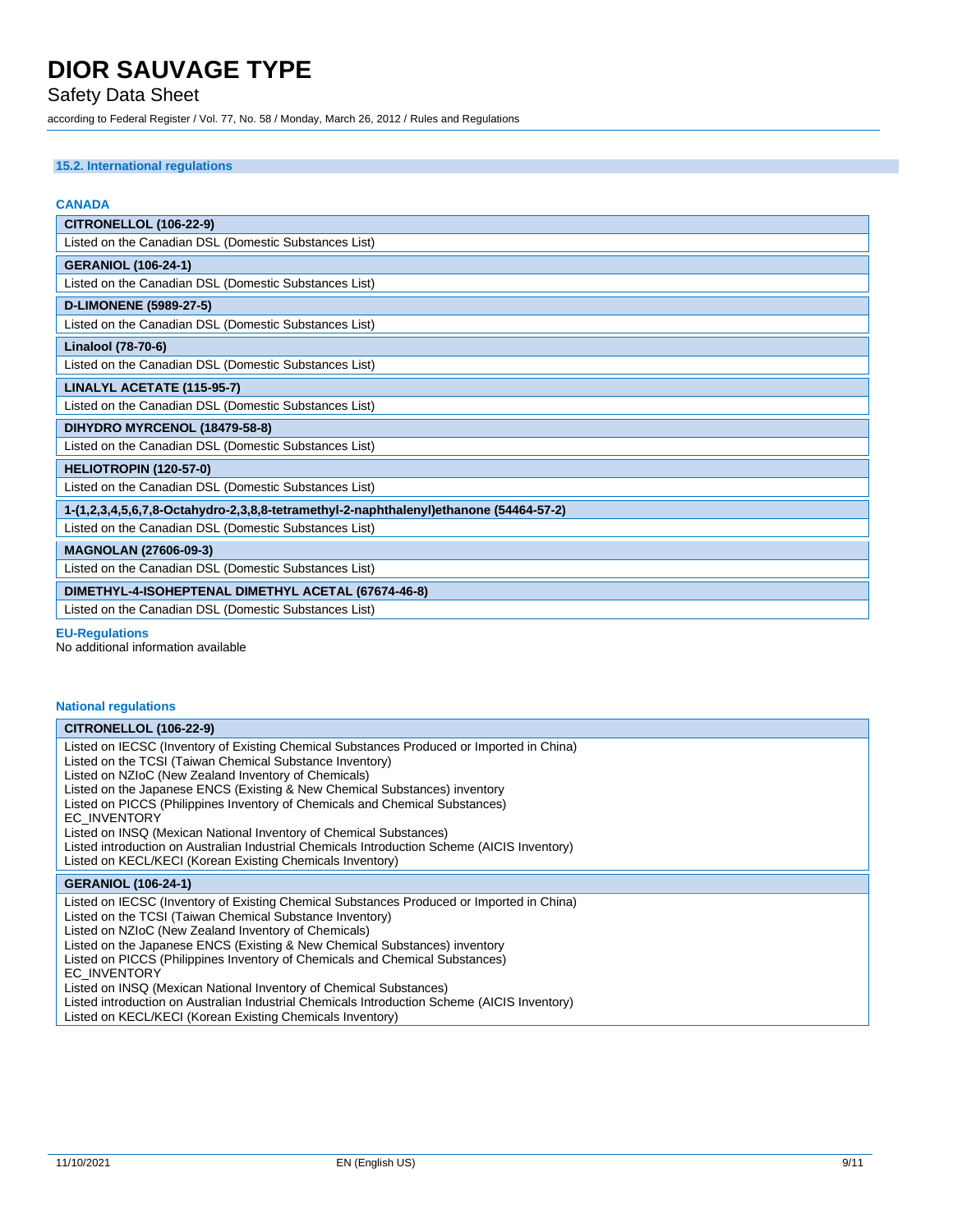## Safety Data Sheet

according to Federal Register / Vol. 77, No. 58 / Monday, March 26, 2012 / Rules and Regulations

| <b>D-LIMONENE (5989-27-5)</b>                                                                                                                                              |
|----------------------------------------------------------------------------------------------------------------------------------------------------------------------------|
| Listed on IECSC (Inventory of Existing Chemical Substances Produced or Imported in China)                                                                                  |
| Listed on the TCSI (Taiwan Chemical Substance Inventory)                                                                                                                   |
| Listed on NZIoC (New Zealand Inventory of Chemicals)                                                                                                                       |
| Listed on the Japanese ENCS (Existing & New Chemical Substances) inventory                                                                                                 |
| Listed on PICCS (Philippines Inventory of Chemicals and Chemical Substances)<br>EC_INVENTORY                                                                               |
| Listed on INSQ (Mexican National Inventory of Chemical Substances)                                                                                                         |
| Listed on the Australian HSIS Consolidated List                                                                                                                            |
| Listed introduction on Australian Industrial Chemicals Introduction Scheme (AICIS Inventory)                                                                               |
| Listed on KECL/KECI (Korean Existing Chemicals Inventory)                                                                                                                  |
| Linalool (78-70-6)                                                                                                                                                         |
| Listed on IECSC (Inventory of Existing Chemical Substances Produced or Imported in China)                                                                                  |
| Listed on the TCSI (Taiwan Chemical Substance Inventory)                                                                                                                   |
| Listed on NZIoC (New Zealand Inventory of Chemicals)                                                                                                                       |
| Listed on the Japanese ENCS (Existing & New Chemical Substances) inventory                                                                                                 |
| Listed on PICCS (Philippines Inventory of Chemicals and Chemical Substances)                                                                                               |
| EC_INVENTORY<br>Listed on INSQ (Mexican National Inventory of Chemical Substances)                                                                                         |
| Listed introduction on Australian Industrial Chemicals Introduction Scheme (AICIS Inventory)                                                                               |
| Listed on KECL/KECI (Korean Existing Chemicals Inventory)                                                                                                                  |
| LINALYL ACETATE (115-95-7)                                                                                                                                                 |
| Listed on IECSC (Inventory of Existing Chemical Substances Produced or Imported in China)                                                                                  |
| Listed on the TCSI (Taiwan Chemical Substance Inventory)                                                                                                                   |
| Listed on NZIoC (New Zealand Inventory of Chemicals)                                                                                                                       |
| Listed on the Japanese ENCS (Existing & New Chemical Substances) inventory                                                                                                 |
| Listed on PICCS (Philippines Inventory of Chemicals and Chemical Substances)                                                                                               |
| EC_INVENTORY                                                                                                                                                               |
| Listed on INSQ (Mexican National Inventory of Chemical Substances)                                                                                                         |
| Listed introduction on Australian Industrial Chemicals Introduction Scheme (AICIS Inventory)                                                                               |
| Listed on KECL/KECI (Korean Existing Chemicals Inventory)                                                                                                                  |
| DIHYDRO MYRCENOL (18479-58-8)                                                                                                                                              |
| Listed on IECSC (Inventory of Existing Chemical Substances Produced or Imported in China)                                                                                  |
| Listed on the TCSI (Taiwan Chemical Substance Inventory)                                                                                                                   |
| Listed on NZIoC (New Zealand Inventory of Chemicals)<br>Listed on PICCS (Philippines Inventory of Chemicals and Chemical Substances)                                       |
| EC_INVENTORY                                                                                                                                                               |
| Listed on INSQ (Mexican National Inventory of Chemical Substances)                                                                                                         |
|                                                                                                                                                                            |
|                                                                                                                                                                            |
| Listed on the Japanese ENCS (Existing & New Chemical Substances) inventory<br>Listed introduction on Australian Industrial Chemicals Introduction Scheme (AICIS Inventory) |
| Listed on KECL/KECI (Korean Existing Chemicals Inventory)                                                                                                                  |
| HELIOTROPIN (120-57-0)                                                                                                                                                     |
|                                                                                                                                                                            |
| Listed on IECSC (Inventory of Existing Chemical Substances Produced or Imported in China)<br>Listed on the TCSI (Taiwan Chemical Substance Inventory)                      |
| Listed on NZIoC (New Zealand Inventory of Chemicals)                                                                                                                       |
| Listed on the Japanese ENCS (Existing & New Chemical Substances) inventory                                                                                                 |
| Listed on PICCS (Philippines Inventory of Chemicals and Chemical Substances)                                                                                               |
| EC INVENTORY                                                                                                                                                               |
| Listed on INSQ (Mexican National Inventory of Chemical Substances)                                                                                                         |
| Listed introduction on Australian Industrial Chemicals Introduction Scheme (AICIS Inventory)<br>Listed on KECL/KECI (Korean Existing Chemicals Inventory)                  |
|                                                                                                                                                                            |
| 1-(1,2,3,4,5,6,7,8-Octahydro-2,3,8,8-tetramethyl-2-naphthalenyl)ethanone (54464-57-2)                                                                                      |
| Listed on IECSC (Inventory of Existing Chemical Substances Produced or Imported in China)<br>Listed on the TCSI (Taiwan Chemical Substance Inventory)                      |
| Listed on NZIoC (New Zealand Inventory of Chemicals)                                                                                                                       |
| Listed on the Japanese ENCS (Existing & New Chemical Substances) inventory                                                                                                 |
| Listed on PICCS (Philippines Inventory of Chemicals and Chemical Substances)                                                                                               |
| <b>EC INVENTORY</b>                                                                                                                                                        |
| Listed on INSQ (Mexican National Inventory of Chemical Substances)<br>Listed introduction on Australian Industrial Chemicals Introduction Scheme (AICIS Inventory)         |